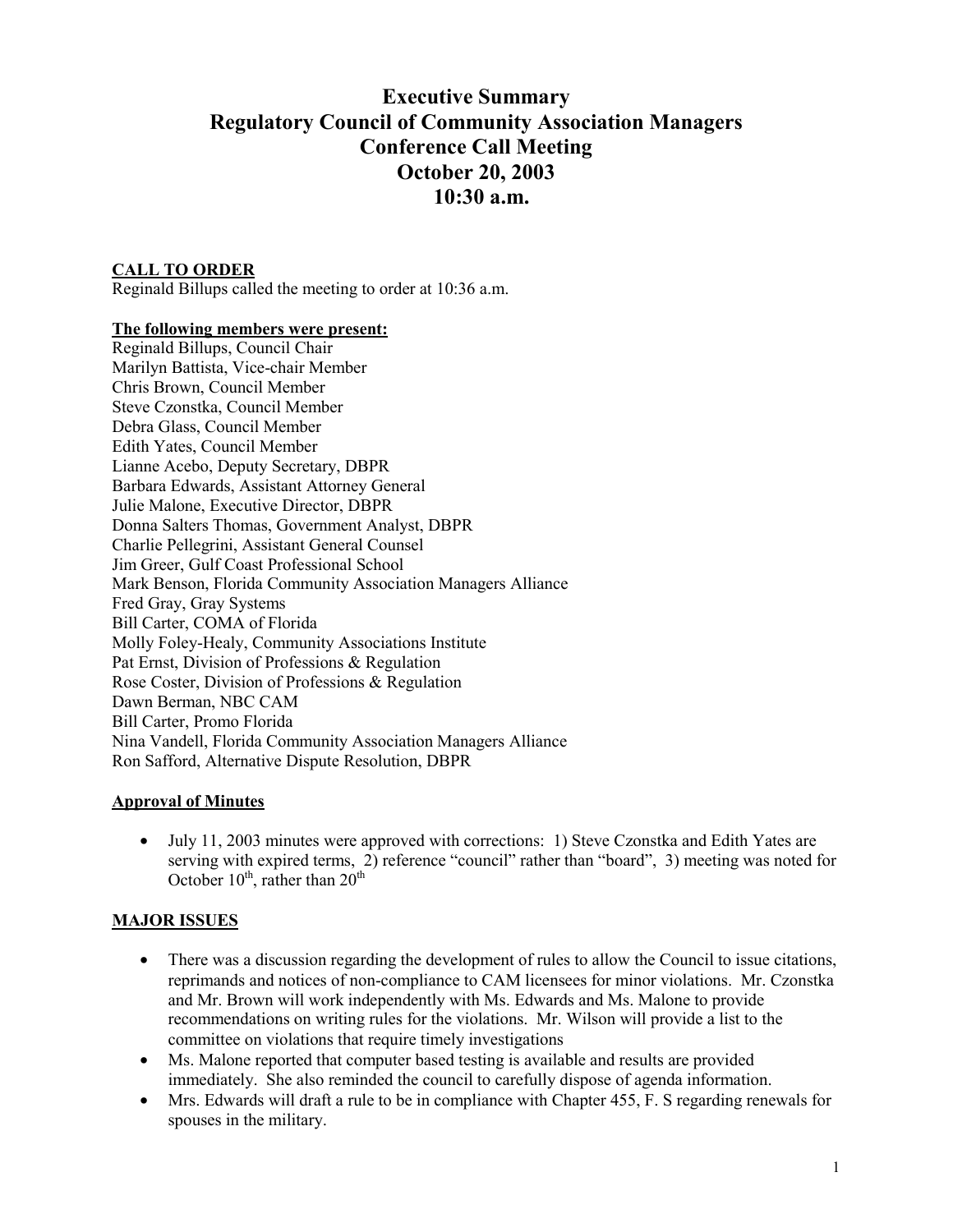- A report was provided on the \$200 assessment in the 2002 renewal cycle.
- Rule 61-20.508 (1) F.A.C. permits eight hours of continuing education to be completed by correspondence, interactive, distance education or on the internet became effective July 21, 2003
- Rule 61-20.504 (2) F.A.C., finger print processing fee increase rule notice was published September 5, 2003 and is awaiting adoption.
- Sam Mackie, P.A petition for a declaratory statement regarding Chapter 468.431(2)(3), F.S. was denied.
- Ms. Edwards submitted the October 2003 report on Council activities to the legislature.
- Ms. Edwards instructed the Council to began looking at rules and statutes to submit to Legislature
- In the department attorney report, Mr. Pellegrini's suggested that the Council gather rules from other boards regarding discipline concerning notices of non-compliance and citations.
- Ms. Yates mentioned the proposal of a fee increase for the 2005 2006 legislative session. It was noted that the best way to pursue a fee increase is to allow a support organization to draft the legislation.
- Mr. Billups addressed the move from being a Council to becoming a Board
- Ms. Edwards recommended that Secretary Carr attends the next meeting

## **Regulation Report**

- Mr. Patrick Ernst provided two sets of corrections from the first calendar quarter, January 1- March 31, 2003 and the second represents complaints from January 1st to September  $30<sup>th</sup>$ , 2003. First quarter corrections are: 71 complaints; 35 legally sufficient complaints; 19 complaints were licensed, 16 were unlicensed; 23 investigations were completed and 33 cases were assigned.
- The second quarter corrections are: 235 complaints; 99 were legally sufficient, 70 cases were licensed, 29 were unlicensed, 70 investigations were completed and 90 cases were assigned.

# **Chairman Report**

- Mr. Billups requested a comparative report of the complaints from the past two years
- Mr. Billups reported his satisfaction with the Board Member Training Workshop September 30 October 1, 2003.
- Ms. Acebo informed the Council that the training is one of the first mandates of Secretary Diane Carr for the department boards and will be done regionally.
- Mr. Wilson told the Council that the training presentation is available on video and will be available on CD for board members.
- Mr. Billups and Ms. Battista reported that Secretary Carr informed them that the department is not pushing for deregulation of CAMs.

# **Mediation Report**

- Ron Safford reported on the \$211 cost of mediation compared to \$1225 cost of investigation
- He indicated that to make consumer recovery, the legal sufficiency must have been found and some economic harm or that the licensee can remedy the case.
- Mr. Safford submitted a copy of the rules on mediation to Ms. Malone. Ms. Malone will provide a copy of these rules to the Council.
- Mr. Safford recommended that the Council look at trying to adopt a rule similar to the departments meeting,
- Mr. Benson will provide information to the Council from the meetings of the task force and select committee. The Council will use the information to make recommendations to the Legislature.

# **Next Meeting**

- The next meeting is scheduled for January 23, 2004 at 10:30 a.m. in Tallahassee.
- The meeting was adjourned at 12:15 p.m.